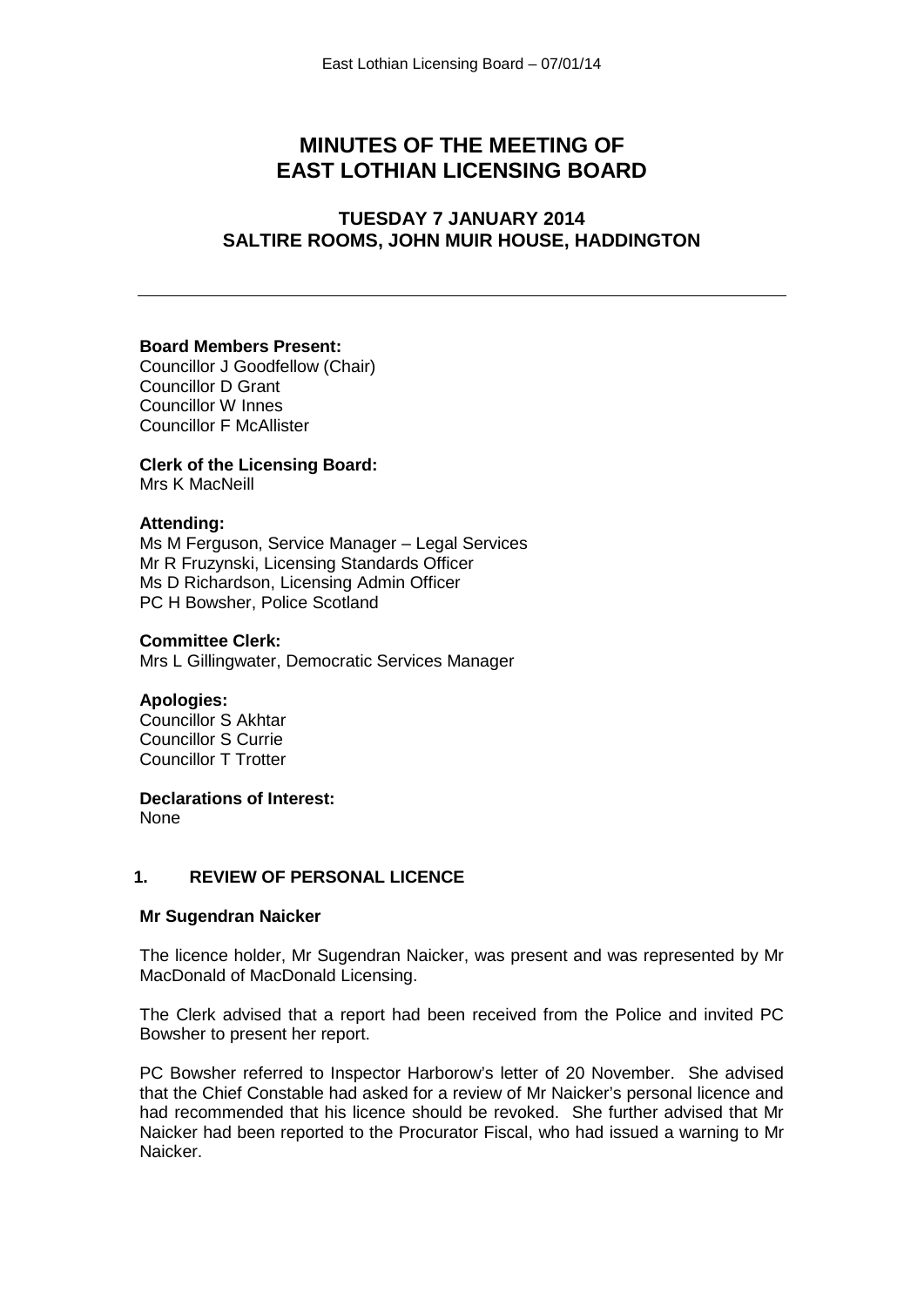Mr MacDonald set out the key points in relation to this case, reminding Members that Mr Naicker's premises licence had been suspended by the Board in November 2013 for a period of six months. He advised that Mr Naicker had not sold alcohol from his premises since August 2013, when the incident outlined in the Police letter had occurred, and that as a result, he had suffered financial hardship. Mr MacDonald also outlined the circumstances surrounding the transfer of the licence, noting that Mr Naicker had accepted that he should have notified the Licensing Board of the departure of the previous premises manager.

As regards the incident on 30 August 2013, Mr MacDonald confirmed that Mr Naicker had not been involved in the transaction; indeed he had refused to sell the boy alcohol on a number of occasions previous to that date. Mr MacDonald suggested that there was nothing to indicate that he would have sold alcohol to that boy or to any other person under the age of 18.

Mr MacDonald explained that Mr Naicker had employed the person who had sold the alcohol in a casual and naïve manner, and that he had not seen the employee's original visa. He added that UK Immigration had been very understanding and had not sought to raise charges against Mr Naicker. Mr MacDonald explained that Mr Naicker had trained his employee, and that there was nothing in the letter from the Police to suggest that the training had not been carried out properly.

Mr MacDonald accepted that the sale of the alcohol to an under-age person could not be defended. However, he stated that Mr Naicker had not been involved in the sale and that his employee had disappeared and could therefore not be held to account, resulting in the premises licence being suspended. He reminded the Board that this hearing was concerned with reviewing Mr Naicker's personal licence and his actions as an individual. He explained that Mr Naicker had offered to re-sit the relevant training and he himself would ensure that Mr Naicker was properly trained before using his personal licence again. He added that Mr Naicker had undertaken not to employee an individual in future who was not a personal licence holder.

Mr MacDonald advised the Board of the impact that this incident had had on Mr Naicker. He requested that any suspension of Mr Naicker's personal licence should not exceed the date of his premises licence suspension.

Councillor Goodfellow asked if the Police had evidence of the training record of Mr Naicker's employee. PC Bowsher advised that she did have a copy of the training record, but that there was no way of verifying the document. She noted that the training record had been completed on the day before the incident.

Councillor Goodfellow asked a question in relation to the transfer of the licence. The Clerk of the Board advised that Mr Naicker had been trading without a licence and that he had given false information to the licensing police in Edinburgh. PC Bowsher remarked that the Section 1 offence related to that matter.

Mr MacDonald commented that any individual could trade under another person's premises licence, and that the problem was with his personal licence. He noted that Mr Naicker had obtained a personal licence within the six-week timescale, but that he had not notified the Licensing Board. At that time the premises licence was still held by Mr Martin Ali, who had also failed to inform the Board of the transfer.

The Clerk and members of the Board adjourned in private.